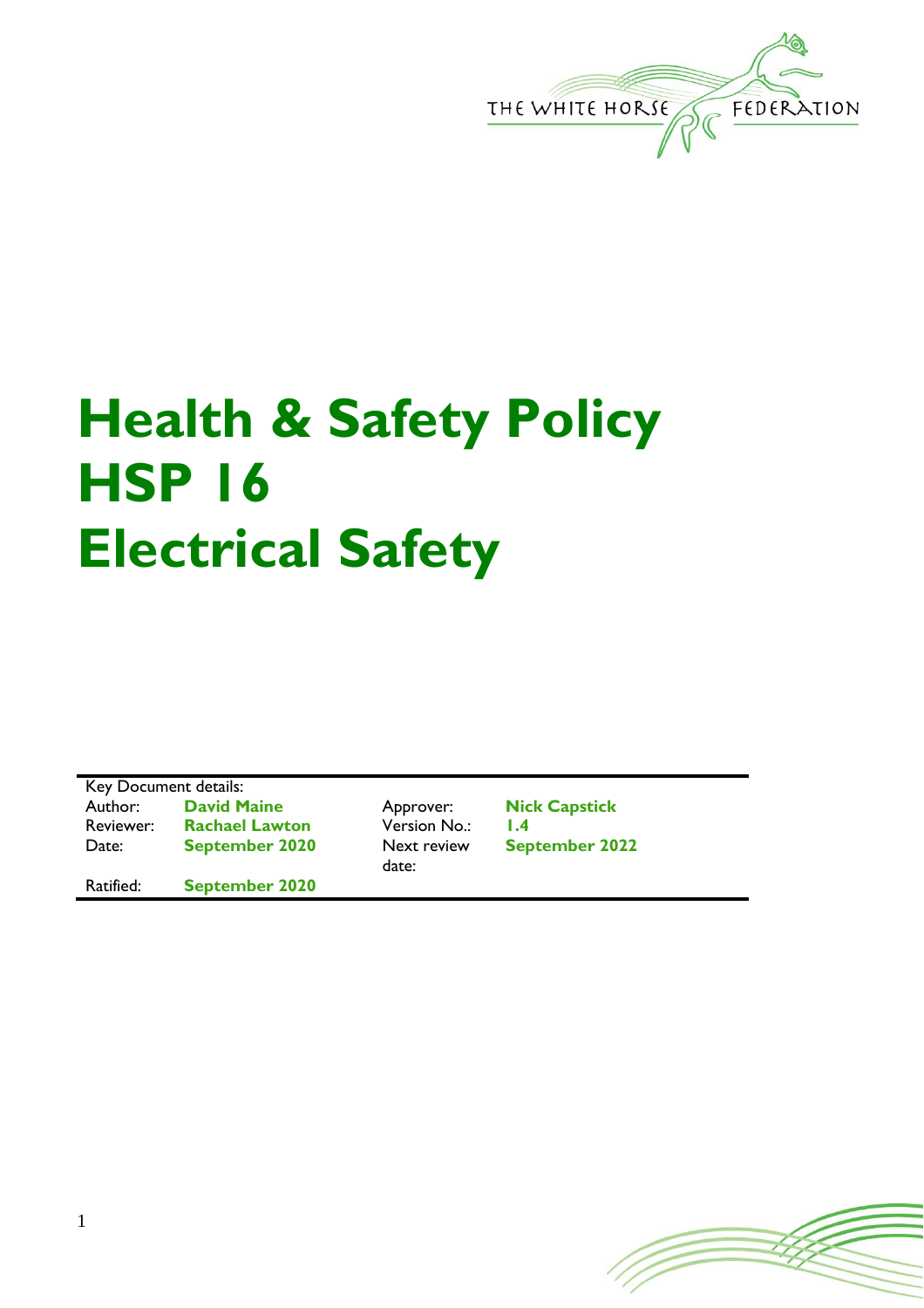

| <b>Title:</b>       |                                                                                                       | HSP16 - Electrical Safety                                                                           |                                                                                           |  |  |  |
|---------------------|-------------------------------------------------------------------------------------------------------|-----------------------------------------------------------------------------------------------------|-------------------------------------------------------------------------------------------|--|--|--|
| Author(s):          |                                                                                                       | David Maine                                                                                         |                                                                                           |  |  |  |
| Date:               |                                                                                                       | September 2020                                                                                      |                                                                                           |  |  |  |
| <b>Review date:</b> |                                                                                                       | September 2022                                                                                      |                                                                                           |  |  |  |
| <b>Application:</b> |                                                                                                       | This policy applies equally to all The White Horse Federation (TWHF) employees                      |                                                                                           |  |  |  |
|                     |                                                                                                       |                                                                                                     | including agency or casual staff, and to all premises where TWHF is either the 'employer' |  |  |  |
|                     |                                                                                                       | or is in control of the premises.                                                                   |                                                                                           |  |  |  |
| <b>Definitions</b>  |                                                                                                       | For the purpose of this policy, the following definitions apply;                                    |                                                                                           |  |  |  |
|                     |                                                                                                       | <b>Fixed Electrical</b>                                                                             | These are electrical systems which are normally part of the structure of                  |  |  |  |
|                     |                                                                                                       | Equipment                                                                                           | the building or wired into the building circuit and are not portable. E.g.                |  |  |  |
|                     |                                                                                                       |                                                                                                     | emergency lighting systems, fuse boards and fire alarms.                                  |  |  |  |
|                     |                                                                                                       | Portable                                                                                            | Electrical equipment which does not form part of the fixed system is                      |  |  |  |
|                     |                                                                                                       | Electrical                                                                                          | considered to be a portable electrical appliance. They may be fitted with                 |  |  |  |
|                     |                                                                                                       | Equipment (also                                                                                     | a plug but not be very portable e.g. washing machines.                                    |  |  |  |
|                     |                                                                                                       | called Electrical                                                                                   |                                                                                           |  |  |  |
|                     |                                                                                                       | Appliances)                                                                                         | Some electrical appliances may be wired directly into the fixed electrical                |  |  |  |
|                     |                                                                                                       |                                                                                                     | system via an electrical spur or isolator e.g. air conditioning units, wall               |  |  |  |
|                     |                                                                                                       |                                                                                                     | heaters, washing machines, projectors and hand driers.                                    |  |  |  |
| <b>Policy Aims</b>  |                                                                                                       | The aims of implementing this policy are to ensure that:                                            |                                                                                           |  |  |  |
|                     |                                                                                                       |                                                                                                     |                                                                                           |  |  |  |
|                     |                                                                                                       | the risks associated with electricity are adequately controlled.                                    |                                                                                           |  |  |  |
|                     |                                                                                                       | all fixed electrical systems (in buildings owned or occupied by TWHF) are tested                    |                                                                                           |  |  |  |
|                     |                                                                                                       | within the specified frequency.                                                                     |                                                                                           |  |  |  |
|                     |                                                                                                       | electrical appliances are tested at suitable intervals.                                             |                                                                                           |  |  |  |
| <b>Policy</b>       |                                                                                                       | Electricity is present in the majority of TWHF workplaces and is used by all employees and          |                                                                                           |  |  |  |
|                     |                                                                                                       | service users. This document outlines the TWHF's policy in place to ensure that electrical          |                                                                                           |  |  |  |
|                     |                                                                                                       | systems and equipment are safe and that arrangements are in place to protect against risks          |                                                                                           |  |  |  |
|                     |                                                                                                       | from electrical hazards in compliance with the Electricity at Work Regulations 1989.                |                                                                                           |  |  |  |
| <b>Risk</b>         |                                                                                                       | Exposure of TWHF employees and others to electrical hazards to include electrical shock,            |                                                                                           |  |  |  |
|                     |                                                                                                       | burns, fire and explosions.                                                                         |                                                                                           |  |  |  |
|                     | <b>Responsibility</b>                                                                                 | This responsibility is discharged primarily at the line management/operational level.               |                                                                                           |  |  |  |
|                     |                                                                                                       |                                                                                                     |                                                                                           |  |  |  |
|                     |                                                                                                       | <b>Roles &amp; Responsibilities</b>                                                                 |                                                                                           |  |  |  |
| Ι.                  |                                                                                                       | Roles and responsibilities are defined in HSP 2 Organisation.                                       |                                                                                           |  |  |  |
|                     |                                                                                                       |                                                                                                     |                                                                                           |  |  |  |
|                     | Any specific actions are detailed in the arrangements section below.                                  |                                                                                                     |                                                                                           |  |  |  |
|                     |                                                                                                       |                                                                                                     |                                                                                           |  |  |  |
|                     | <b>Arrangements</b>                                                                                   |                                                                                                     |                                                                                           |  |  |  |
| Ι.                  | <b>Risk Assessment</b>                                                                                |                                                                                                     |                                                                                           |  |  |  |
|                     |                                                                                                       |                                                                                                     |                                                                                           |  |  |  |
|                     |                                                                                                       | Where the normal use of electrical equipment presents a significant risk, a risk assessment must be |                                                                                           |  |  |  |
|                     | undertaken. The use of well-maintained electrical equipment for the purpose for which it was intended |                                                                                                     |                                                                                           |  |  |  |
|                     | may not require a risk assessment.                                                                    |                                                                                                     |                                                                                           |  |  |  |
|                     |                                                                                                       |                                                                                                     |                                                                                           |  |  |  |
|                     |                                                                                                       | Work on fixed electrical systems may have a number of associated risks with the work and these      |                                                                                           |  |  |  |
|                     |                                                                                                       | should be fully considered and controlled prior to the onset of work.                               |                                                                                           |  |  |  |
|                     |                                                                                                       |                                                                                                     |                                                                                           |  |  |  |

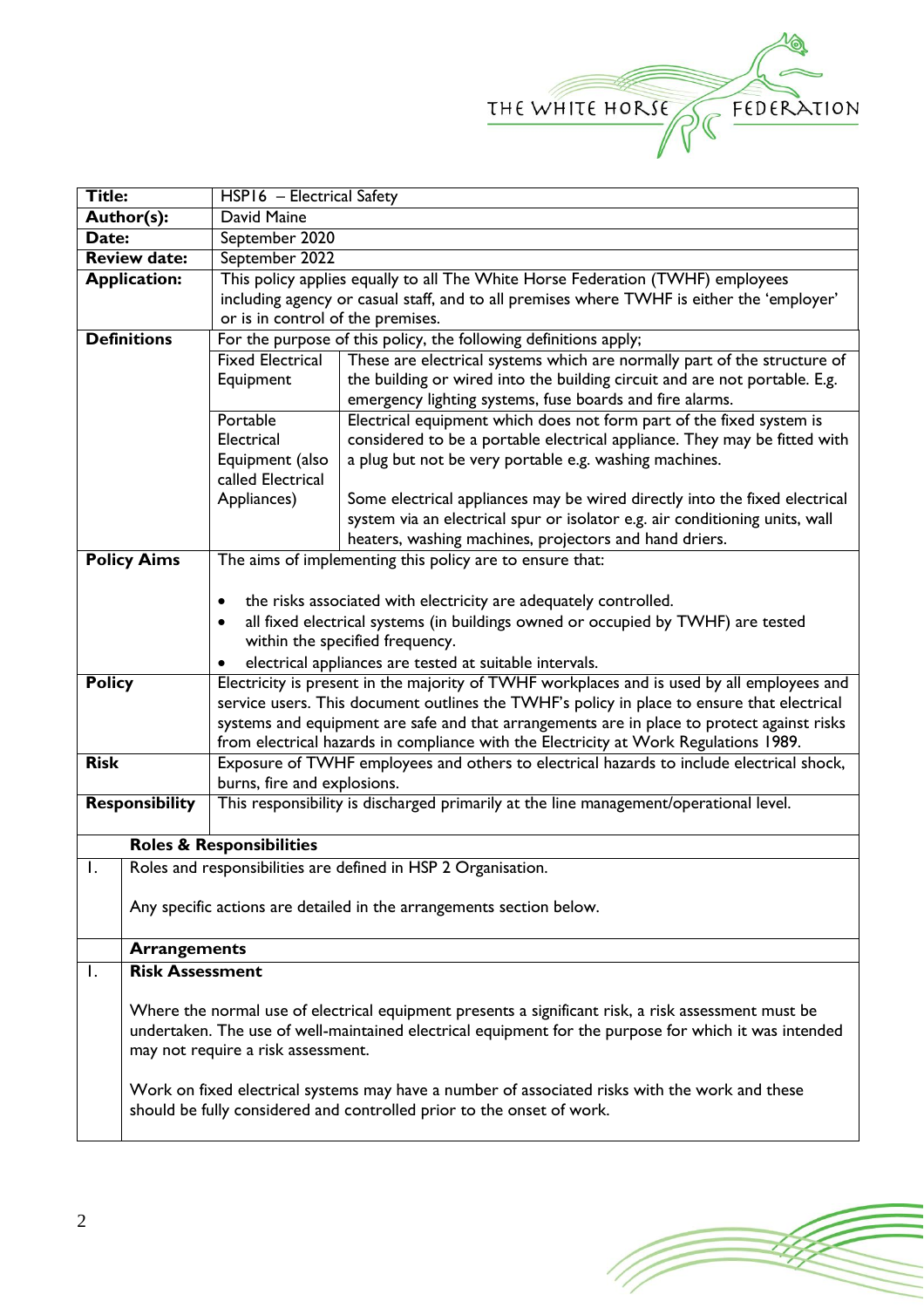

|                  | Risk assessments should be carried out where necessary prior to the onset of work. Additional hazards                                                             |  |  |  |  |  |
|------------------|-------------------------------------------------------------------------------------------------------------------------------------------------------------------|--|--|--|--|--|
|                  | such as the presence of asbestos or proximity of service users and alternative accommodation may                                                                  |  |  |  |  |  |
|                  | need to be considered.                                                                                                                                            |  |  |  |  |  |
|                  |                                                                                                                                                                   |  |  |  |  |  |
|                  | No works, repairs or modifications to fixed electrical equipment or electrical appliances may be                                                                  |  |  |  |  |  |
|                  | undertaken unless they are undertaken by an authorised and competent person.                                                                                      |  |  |  |  |  |
|                  |                                                                                                                                                                   |  |  |  |  |  |
| $\overline{2}$ . | <b>Selection of Equipment</b>                                                                                                                                     |  |  |  |  |  |
|                  |                                                                                                                                                                   |  |  |  |  |  |
|                  | Electrical equipment should be selected after carefully considering the intended use and the conditions                                                           |  |  |  |  |  |
|                  | under which it will be used. Equipment should be suitable for the purpose and comply with the Supply<br>of Machinery (Safety) Regulations 1992, and be CE marked. |  |  |  |  |  |
|                  |                                                                                                                                                                   |  |  |  |  |  |
|                  |                                                                                                                                                                   |  |  |  |  |  |
| $\overline{3}$ . | <b>Electrical Equipment and Appliances</b>                                                                                                                        |  |  |  |  |  |
|                  |                                                                                                                                                                   |  |  |  |  |  |
|                  | Use of electrical equipment                                                                                                                                       |  |  |  |  |  |
|                  | Where electrical equipment or appliances are to be used outdoors or in hazardous environments a                                                                   |  |  |  |  |  |
|                  | suitable risk assessment shall be completed. All electrical equipment used outdoors is required to have                                                           |  |  |  |  |  |
|                  | residual current protection (RCD).                                                                                                                                |  |  |  |  |  |
|                  |                                                                                                                                                                   |  |  |  |  |  |
|                  | The socket outlet used to supply equipment used outdoors should have RCD protection and this is                                                                   |  |  |  |  |  |
|                  | normally provided by an RCD installed in the consumer unit or distribution board. A suitable                                                                      |  |  |  |  |  |
|                  | waterproof externally mounted socket outlet incorporating residual current protection may be used. If                                                             |  |  |  |  |  |
|                  |                                                                                                                                                                   |  |  |  |  |  |
|                  | there is any doubt a plug-in portable RCD device/RCD adaptor should be used.                                                                                      |  |  |  |  |  |
|                  | <b>Repair of electrical appliances</b>                                                                                                                            |  |  |  |  |  |
|                  |                                                                                                                                                                   |  |  |  |  |  |
|                  | No repairs or modifications to electrical appliances are to be carried out unless they are undertaken by                                                          |  |  |  |  |  |
|                  | an authorised and competent person. Where repairs are carried out the equipment must be subjected                                                                 |  |  |  |  |  |
|                  | to combined inspection and testing.                                                                                                                               |  |  |  |  |  |
|                  |                                                                                                                                                                   |  |  |  |  |  |
|                  | <b>Privately owned electrical appliances</b>                                                                                                                      |  |  |  |  |  |
|                  | Employees wishing to bring their own equipment in to work or used in conjunction with work must get                                                               |  |  |  |  |  |
|                  | approval and authorisation from their line manager. Privately owned electrical appliances should be new                                                           |  |  |  |  |  |
|                  | and have a CE label. If the appliance is not new, then it must be electrically tested before being put into                                                       |  |  |  |  |  |
|                  | use.                                                                                                                                                              |  |  |  |  |  |
|                  | <b>Contractors</b>                                                                                                                                                |  |  |  |  |  |
|                  |                                                                                                                                                                   |  |  |  |  |  |
|                  | Contractors should not use TWHF electrical equipment during their activities. The Site Manager,                                                                   |  |  |  |  |  |
|                  | Regional Estates Manager or those arranging for contractors to undertake work should ensure that                                                                  |  |  |  |  |  |
|                  | contractor's electrical equipment used on TWHF premises complies with the standards set out in this                                                               |  |  |  |  |  |
|                  | policy.                                                                                                                                                           |  |  |  |  |  |
|                  |                                                                                                                                                                   |  |  |  |  |  |
|                  | Servicing and testing of electrical appliances                                                                                                                    |  |  |  |  |  |
|                  | Servicing of electrical appliances should be undertaken in accordance with any instructions from the                                                              |  |  |  |  |  |
|                  | manufacturer. All electrical appliances must be routinely examined to ensure that they are safe.                                                                  |  |  |  |  |  |
|                  |                                                                                                                                                                   |  |  |  |  |  |
|                  | There are three levels of examination which should be undertaken; user checks, formal visual                                                                      |  |  |  |  |  |
|                  | inspection and detailed inspection and testing. The frequency of inspection and testing will be based                                                             |  |  |  |  |  |
|                  | upon an assessment which considers the following:                                                                                                                 |  |  |  |  |  |
|                  |                                                                                                                                                                   |  |  |  |  |  |

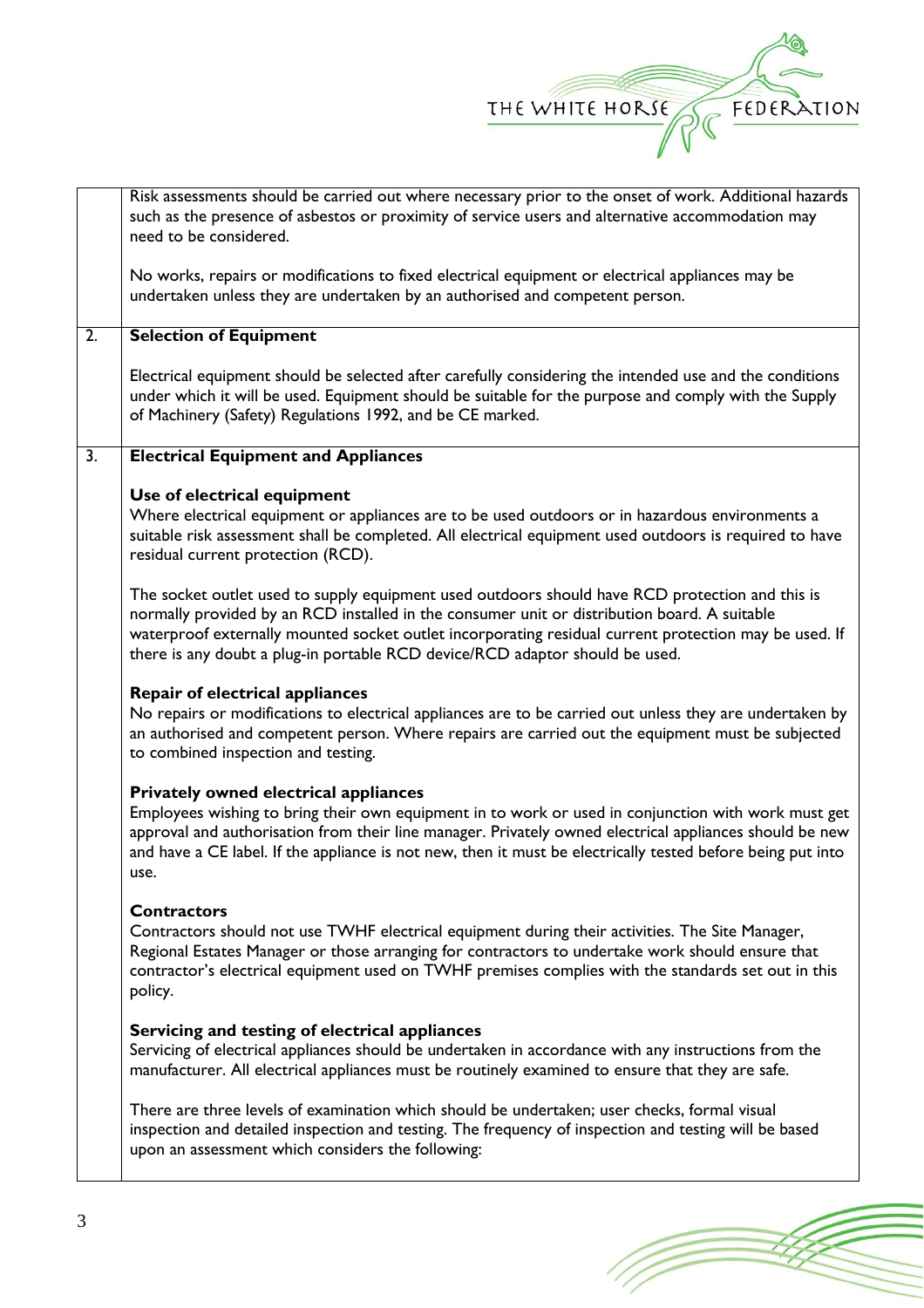

- The environment in which the equipment is used
- Frequency and type of use to which the equipment is subjected
- The age and condition of the equipment
- The level of portability of the equipment.

## **User checks**

Approximately 95% of faults and damage to electrical appliances can be identified by visual inspection. A brief visual inspection should be carried out on frequently used or movable equipment each time it is used. HSG16.1 describes what to look for during user checks which might indicate that the equipment may not be safe to use.

#### **Formal visual inspection**

In addition to user checks, equipment which is frequently used or which is used in harsh conditions should receive a formal visual inspection. Examples of equipment that might require formal visual inspection include hand held equipment e.g. workshops, handheld/movable equipment which is frequently used outside. The necessity and frequency of formal visual inspections should be based upon a risk assessment but must not exceed six months.

- A formal visual inspection should be undertaken routinely by a trained and competent person.
- The formal visual inspections should be recorded.
- The formal visual inspection should not include taking the equipment apart. This should be confined, where necessary, to the combined inspection and testing.

#### **Combined visual inspection and testing**

An inventory of all electrical appliances should be prepared and maintained with the individual identification number for all equipment recorded.

Electrical appliances must be inspected and tested on a regular basis and a suitable label affixed. The label should indicate:

- the date of test
- the item identification used within the equipment inventory.

See HSG 16.2 Frequency of Checks on Portable Electrical Equipment suggested initial maintenance intervals.

## 4. **Fixed Electrical Systems**

## **Servicing and testing of fixed electrical system**

Premise managers must ensure that all fixed electrical systems at premises are inspected and tested in accordance with the 17th edition of the IEE Wiring Regulations BS7671:2008.

Maximum interval between testing:

| 12 months                                            |
|------------------------------------------------------|
| 3 years                                              |
| 5 years                                              |
| In line with property type and at change of tenancy. |
|                                                      |

The competent person undertaking the testing must provide a certificate and this must be kept along with records of maintenance undertaken.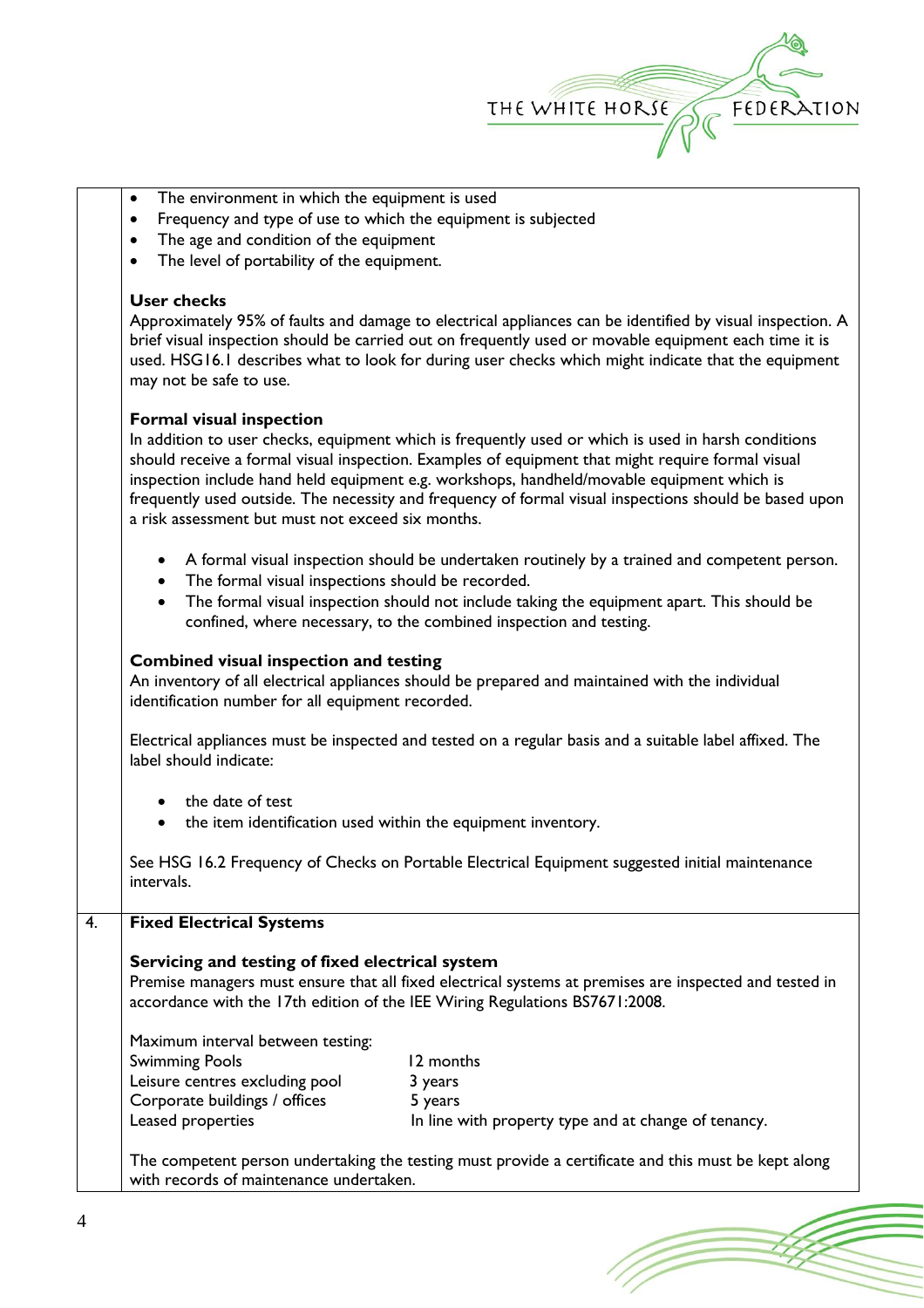

## **Repair and alteration of fixed electrical systems**

No repair or modification to fixed electrical installation may be undertaken unless they are undertaken by an authorised and competent person who is accredited with NICEIC, ECA or an equivalent organisation. Any alterations must comply with the requirements of the 17th Edition of the IEE Wiring Regulations. On completion of the work a certificate must be issued which must be retained by the Site Manager.

## **Live Working**

"Live working" is working on or near equipment that is at a voltage as a result of being connected to a source of electricity. The live parts are accessible so that they can be touched either directly or indirectly by means of some conducting object.

"Live" working must not be undertaken unless there is no other method of undertaking absolutely essential work. If live working is to be undertaken, a safe system of work must be produced and followed and this system will comply with the requirements of HSG 85 Electricity at Work – Safe Working Practices.

No person may work on or near live conductors or equipment unless:

- It is not reasonably practicable for it to be dead; and
- Suitable and sufficient precautions are in place to prevent injury.

A permit to work must be issued for ant live working.

## **Earthing / bonding**

Adequate earthing of equipment and fittings is required and should be maintained during refurbishment works particularly in kitchens and toilets during refits. The use of competent contractors will normally ensure that earthing is reinstated or installed where necessary.

## **Electrical distribution boards/cupboards/substations and plant rooms**

Materials must not be stored on or in distribution boards, cupboards and substations as they may present a fire hazard and restrict access for isolation. Access to these facilities must be restricted to authorised personnel only and this is normally achieved by them being securely locked.

Electrical distribution boards/cupboards/substations must display signage to warn of the danger of unauthorised access.

## **Lightning protection systems**

Where lightning protection systems have been installed in a premise they must be adequately tested and maintained. The main equipotential bonding conductors for the system should be tested every 5 years as part of the fixed electrical system test.

## 5. **Limitations of this Policy**

The policy cannot anticipate all eventualities; therefore professional judgement should be used to identify the appropriate course of action needed to protect those who are vulnerable and/or at risk. This judgement should derive from multi-disciplinary team discussion rather than any one individual where possible.